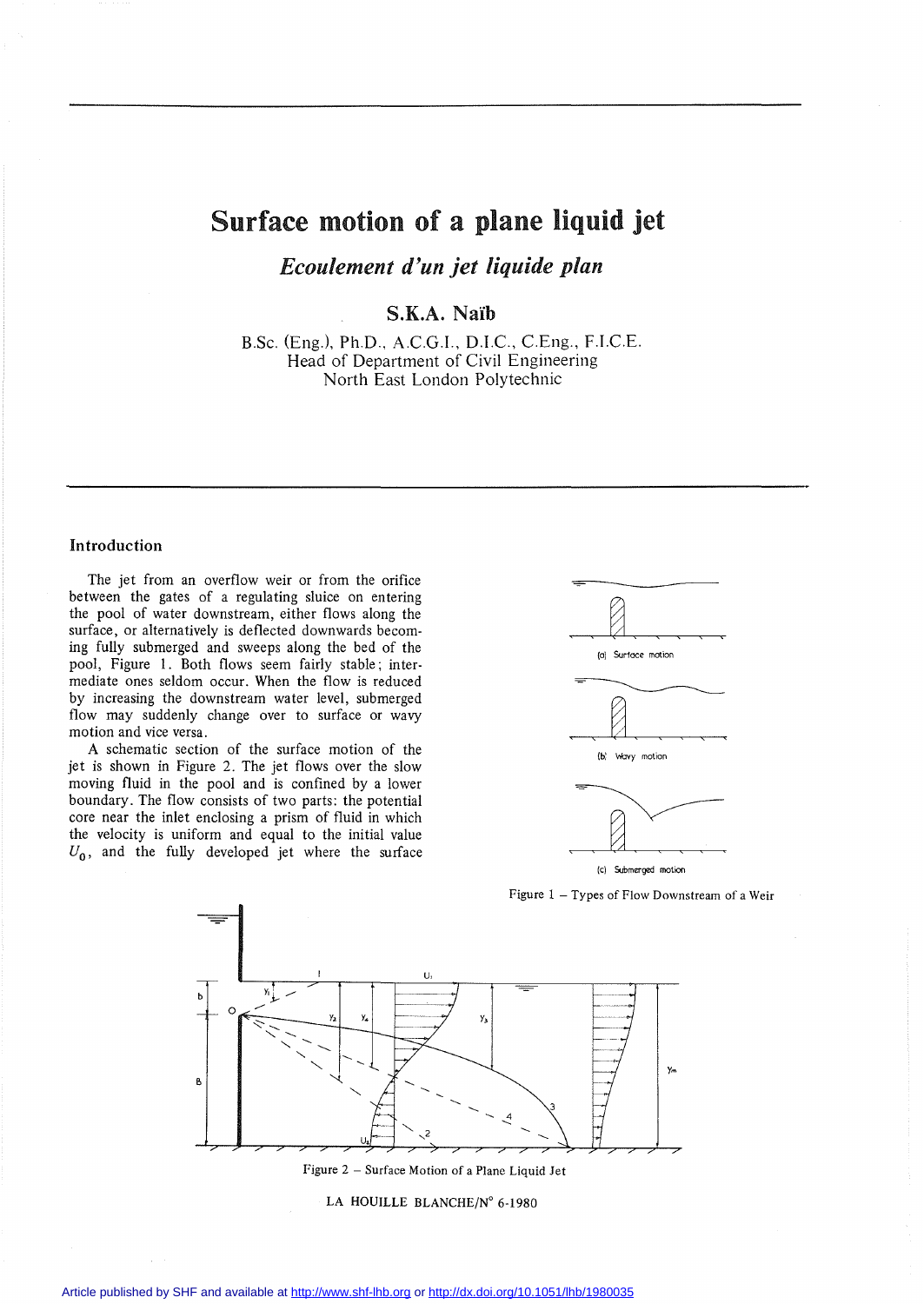stream and the slow moving fluid in the pool below form a turbulent mixing region with an inner boundary 01 and an outer boundary 02. In the latter region, the velocity profile consists of a mixing layer with a maximum velocity  $U_1$  at the water surface and a counterflowing layer with a maximum reverse velocity  $U_2$ near the bed of the pool.

The mixing process between the surface stream and the surrounding fluid causes part of the latter to be carried forward with the jet under conditions in which both the forward momentum and the total discharge are conserved. The process of entrainment leads to recirculation to replace the fluid entrained and a zone of circulation motion is established underneath the surface stream. The line 03 defines the meanflow line bounding the fluid which is sucked outward from the stream.

The behaviour of such a jet is of importance in the design of partially submerged orifices, regulators, weirs, sedimentation tanks and fish passes of the pool type; yet very little information has been published on the flow. In their investigation of fish passes, Nemenyi and White [1] observed the flow over a weir and found that the surface profile had very little effect upon the change from surface to submerged motion, and that the principal factor was the thickness of the weir. The present research was undertaken partly to provide information for the design of stilling basins downstream of moveable canal regulators, and partly to lead to a better understanding of the complex behaviour of confined jets and streams under investigation by the author [2 to 8].

#### Analytical approach

The physical aspects of dispersion of a surface jet has similarity with the mechanism of a plane submerged jet and the confined flow in the circulation zone behind the two-dimensional bluff body. A knowledge of the behaviour of such flows is therefore of importance in explaining the more complex motion of the surface yet. For the plane jet, Tollmien [9] found that in the region of potential core the inclination of the streamlines forrning the limits of the jet are : (i) boundary on the uniform stream side expands at an angle of 1 in 12; (ii) boundary on the fluid at rest side expands at an angle of *9.8°.* In the region of fully developed flow, half of the width of the mixing zone is given by:

$$
b = 0.266 x \tag{1}
$$

or with an angle of expansion of about *15°* or 1 in 4. The central velocity at a distance *x* from the plane of the opening is given by

$$
\frac{U}{U_0} = 3.64 \sqrt{\frac{b}{x}}
$$
 (2)

where  $U_0$  is the jet velocity at exit.

Abramorich [10] analysed the flow behind a twodimensional bluff body and found the length of the circulation zone to be  $6.1$  B where B is the half width of the body and in the case of the surface jet it is the depth of the pool. This theory is correct as long as in the stream the core of constant velocity is retained throughout the length of the circulation zone, and as this core decays in a shorter distance, the theory becomes less accurate.

# Experimental conditions and methods

The experiments were conducted in a standard laboratory glass flume, 300 mm wide by 300 mm deep and 10 m long, having an outlet weir for adjusting the depth of flow, and a weighing arrangement for measuring the discharge. The flume was fitted with two perspex sheets, each 25 mm thick, to produce through a slit a surface water jet of depth  $b = 19$  mm and width 300 mm, as shown diagrammatically in Figure 2. The uniform velocity of the jet at exit was measured to be  $U_0 = 0.605$  m/s. The Froude number of the jet was calculated as

$$
F = U_0 / \sqrt{gb} = 0.605 / \sqrt{9.81 \times 0.019} = 1.4.
$$

The depth of the pool beneath the jet was  $B = 8$  *b* = 152 mm and it extended 8 m dowstream of the jet exit. In comparison, the length of the recirculation flow in the pool was found to be about  $6B = 912$  mm. Ail the results presented in this paper were deduced for this one jet, having the same density as the surrounding fluid.

The velocity distributions along the centreline of the flume were measured by a shielded dynamic probe [2]. The probe was found to be insensitive to direction changes through a range of angles of  $\pm$  40 degrees. The pressure distribution at any section of the flow was assumed hydrostatic and was locally measured by an accurate point gauge.

The velocities were also measured by a photographic technique developed by the author [11,12]. For ease of photography, the experiments were carried out in a smaller glass flume, 100 mm wide by 300 mm deep and 3 m long, other dimensions of the flow remaining the same as above. The flume extended 2.75 m downstream of the jet exit. A mercury-vapour discharge lamp was used to produce a sheet of light 10 mm thick by 200 mm long along the centreline of the flume. By using a stroboscopic light, the paths of the illuminated oil tracers over successive periods of one-hundredth of a second were obtained as a series of dashed streaks, and by comparing the length between the centres of adjacent dashes with a linear scale included in the photograph, the magnitudes of velocities were obtained.

Typical photographs of the various regions of the jet are shown in Plates l, II and III. The local depth of flow is 171 mm and the flow is from right to left. The values of  $x/b$  approximately define the beginning and end of each photograph. A white scale is placed near the downstream end just above the water surface. The results obtained using such photographs were practically the same as those measured by the shielded probe. The reduction in width of flow from 300 mm to 100 mm apparently did not influence the distribution of ve10cities in the jet.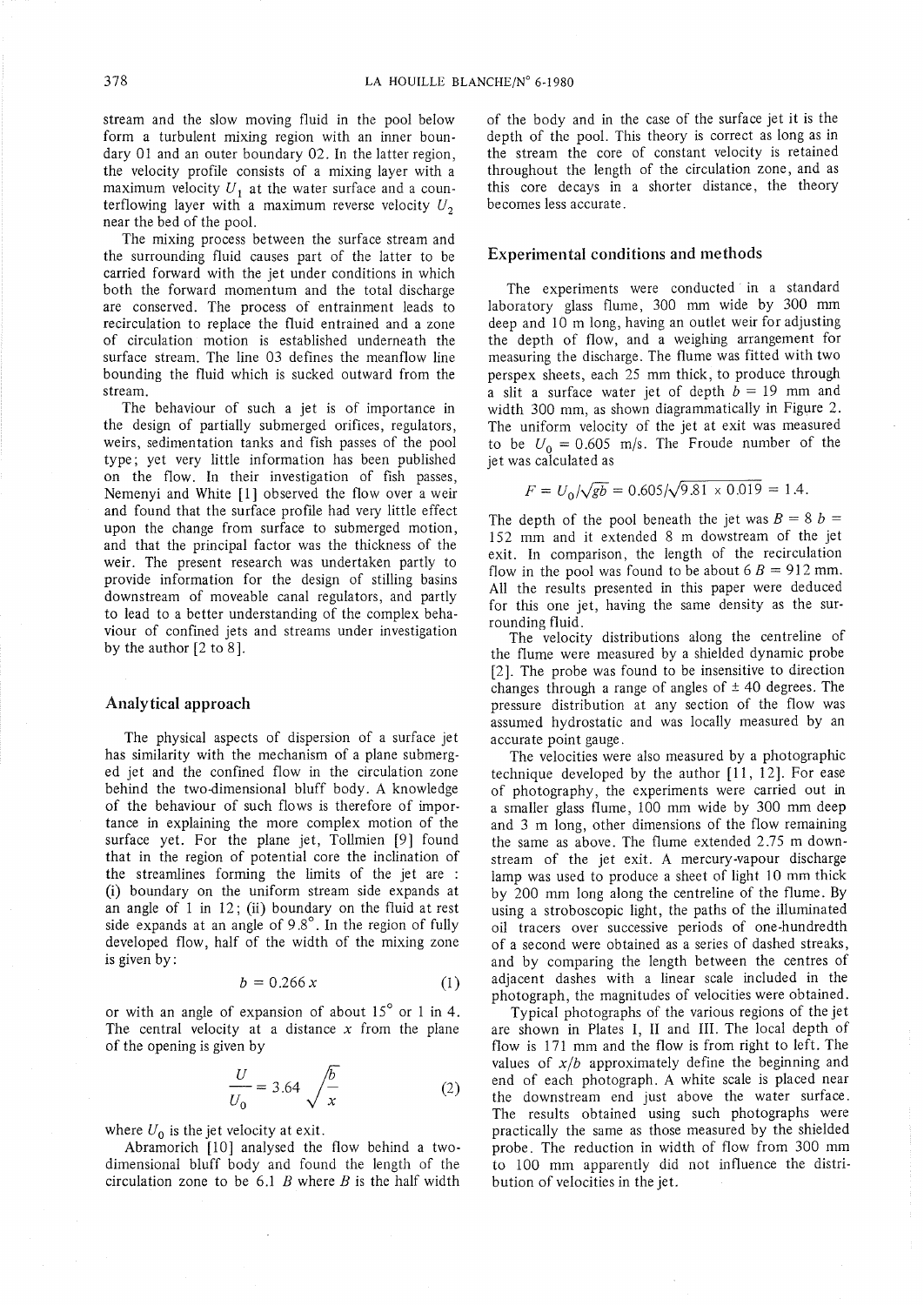

Plate I - Flow Near Jet Exit,  $x/b = 0.12$ , Exposure 0.25 Second.



Plate II – Flow in Entrainment Region of Jet,  $x/b = 12-24$ , Exposure 0.25 Second.



Plate III - Flow in Recirculation Region of Jet,  $x/b = 30-42$ , Exposure 0.5 Second.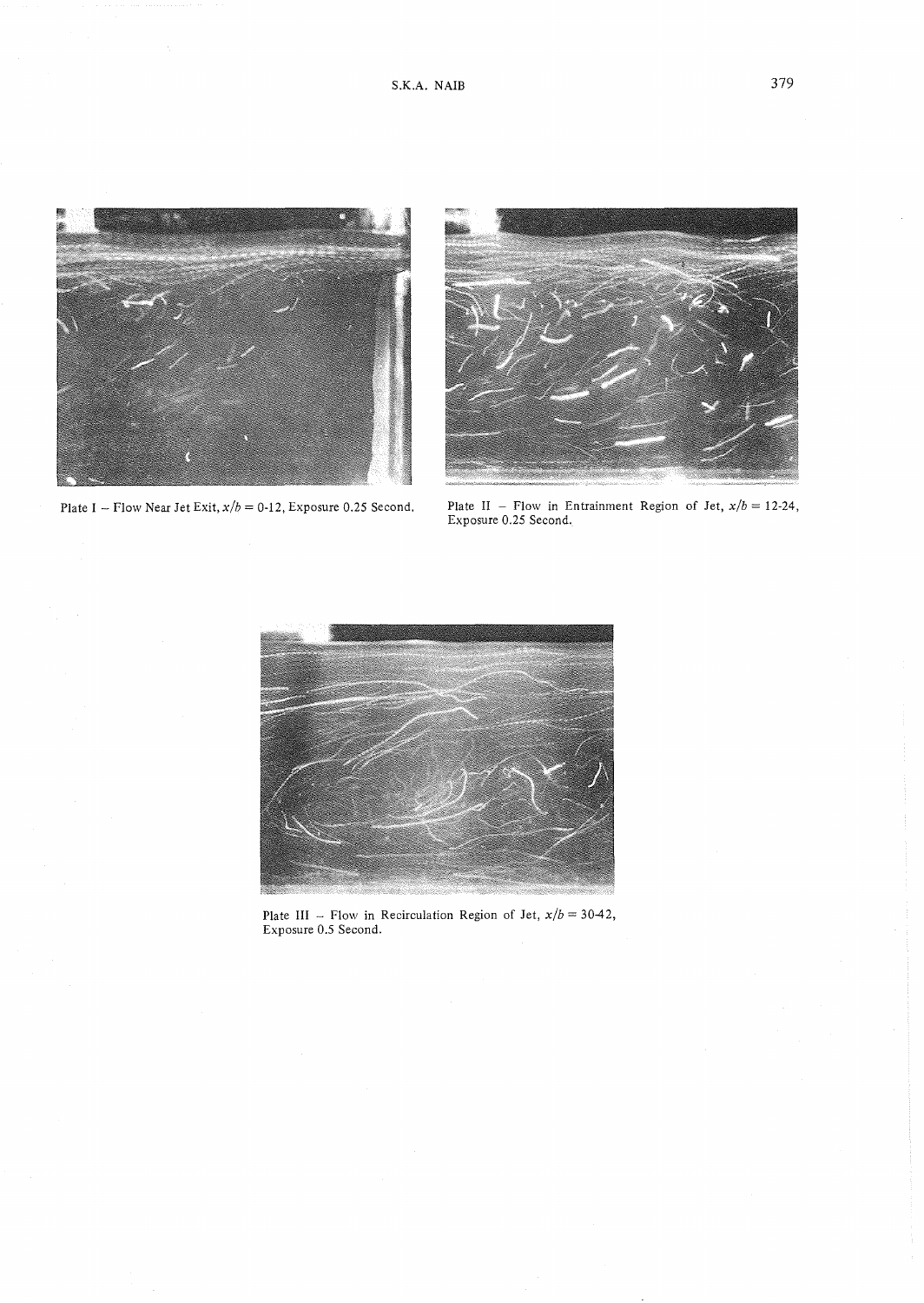# **Experimental results**

#### *Regions* of *Flow*

The results show that four regions are recognised along the direction of flow of the jet. These regions are mainly defined in the rate of decay of maximum stream velocity that exists just below the water surface, Figure 3. Region 1 of potential core extending to 8 widths from the outlet face, where the maximum velocity is constant and is equal to the original outlet velocity  $U_0$ . This distance is 4 widths shorter than that for the two dimensional free jet.

Region II of entrainment flow that extends to 28 widths, in which the maximum velocity varies inversely with distance from the outlet as given by:





Figure 3 - Decay of Maximum Velocity Figure 5 - Sprcading of Jet Boundaries

b

This is practically the same as that for the free plane jet except that the rate of decay is slightly faster. Region III of recirculated flow that extends to about 48 widths in which the flow is sucked from the jet into the circulation zone. The rate of decay of maximum velocity is variable due to the graduaI rise in pressure in this region. Region IV of transformed flow which extends a long distance downstream and in which the expanded jet is transformed into a uniform rectangular stream for normal flow in an open channel. The rate of decrease of maximum velocity seems to vary inversely with  $x^{1/2}$ .

#### *Jet Boundaries*

Figures 4 and 5 show the water surface profile and boundaries of the jet plotted non-dimensionally. Apart from a slight reduction near the outlet, the depth remains constant up to about 28 widths, the point where the outer boundary 02 touches the bed of the pool. Further downstream the level gradually increases until it reaches the depth of flow in the channel. The slope of the water surface indicates the conversion of the kinetic head of the jet into potential head in Region III of recirculated flow.





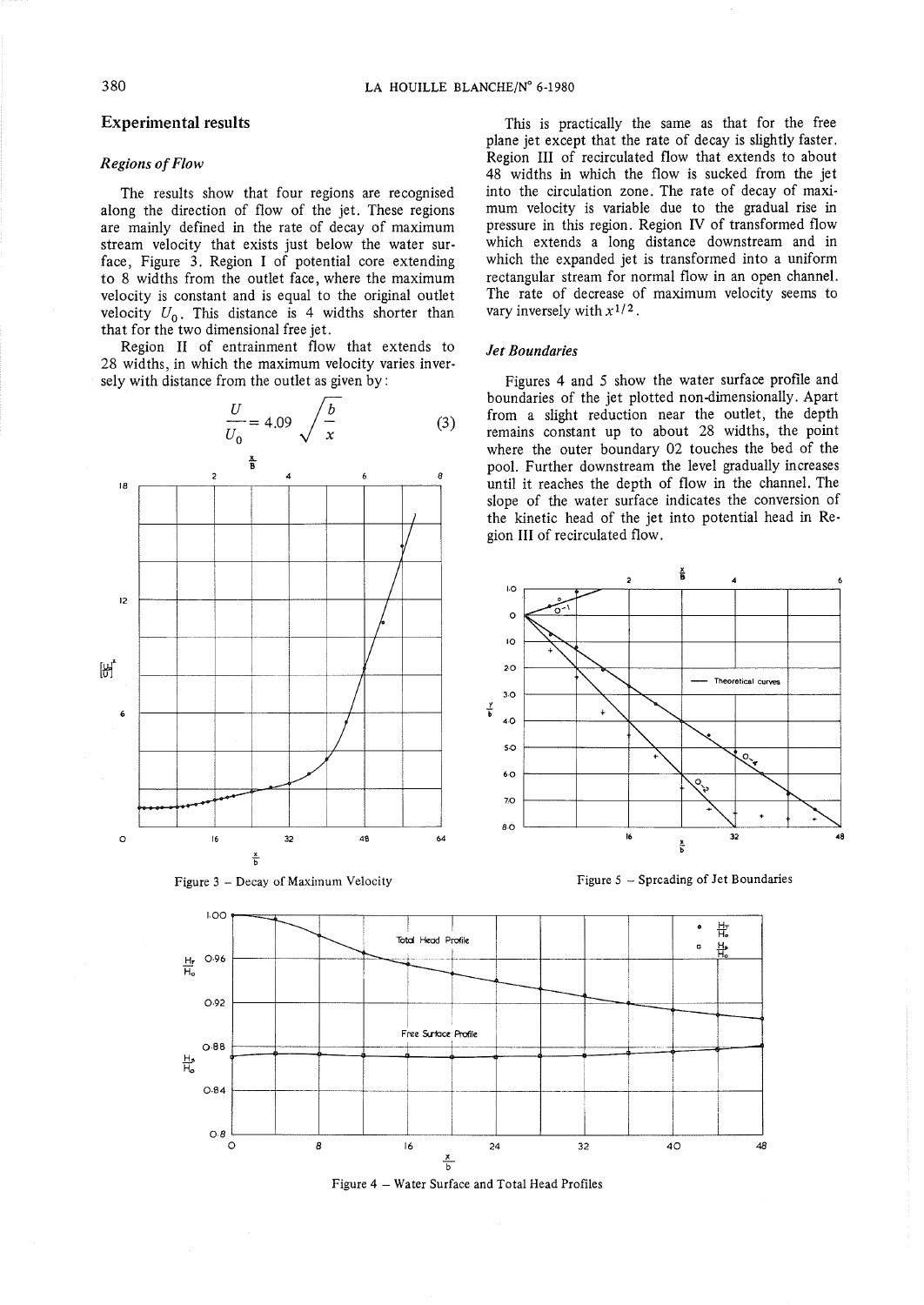The inner boundary of the potential core is seen to expand at an angle of 6*04°* or about 1 in 9, which is greater than that predicted for the boundary 01. The spreading angle of the outer boundary 02 is 15.3° and this is in agreement with Tollmien's value for the plane jet. The boundary 04 defined by  $u = 0$ , expands at an angle of *904°,* again consistent with Tollmien's prediction. Where the boundary 03 reaches the bed a stagnation point is formed, marking the end of the circulation zone. The length of this zone is about six times the depth of the pool, compared with Abramovich's theoretical value of 6.1 B.

# *Velocity Distributions*

The velocity profiles in various regions of the jet are shown in Figures 6 and 7. **In** the region of entrainment the profiles are similar and are in satisfactory agreement with Tollmien's curve. Further downstream the profiles are still largely similar; the actual velocity falls faster on the stream side but slower on the circulation side than given by the theoretical curve. This is undoubtedly due to the pressure rise along the surface of the jet and to the curtailment of jet boundary 02 in this region. The variation of the maximum reverse velocity in the backflowing stream is given in Figure 8. The velocity reaches a peak value of  $0.4 U_0$  at  $x/L \approx 0.6$ , the end of the entrainment region of the circulation zone. Due to the relatively short potential core, the results are not in agreement with Abramovich's curve. However, they can be approximated by a sine curve

$$
\frac{U_2}{U_1} = 0.30 \sin\left(\frac{\pi x}{L}\right) \tag{4}
$$



Figure 6 - Velocity Profiles in Region of Entrainment



Figure 7 - Velocity Profiles in Region of Recirculation



Figure 8 - Variation of Maximum Reverse Veiocity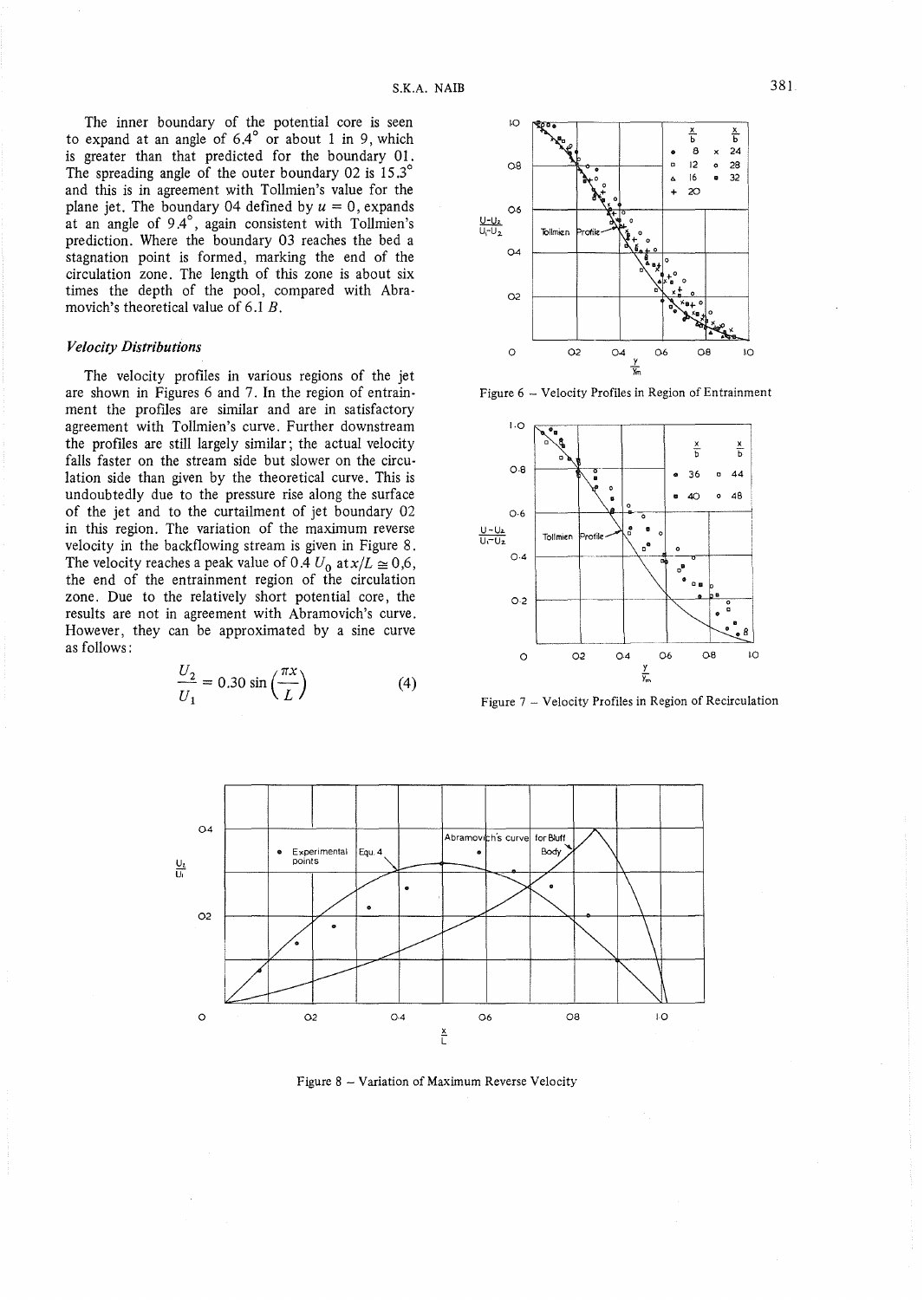or

Further analysis led to the surprising results shown in Figure 9, where it is seen that experimental data closely lie to a Gaussian distribution curve represented by the following equation :

$$
\left(\frac{U_2}{U_1}\right)^2 = \frac{K_1}{\sqrt{2\pi}} e^{-\frac{t^2}{2}} - K_2
$$
 (5)

*where*  $K_1 = 0.227, K_2 = 0.008$  and





Figure 9 - Gaussian Distribution of Reverse Velocity

#### *Total Head Characteristics*

Due to the pressure rise in the region of recirculated flow it may be more appropriate to study the decay of the jet by considering the variation of total head along the direction of flow. At any vertical section of the mean flow, Figure 1, the total head is the sum of the static and kinetic heads and may be represented as follows:

$$
H_T = H_s + H_k
$$
  

$$
H_T = y + \frac{1}{2gq} \int_0^y u^3 dy
$$
 (6)

where  $y$  is the local depth of water and  $q$  is the unit discharge. Figure 10 shows the experimental results plotted as  $\log (H_T/H_0 + 1)$  against  $\log (x/b)$  where  $H_0$  is the total head of the jet at inlet. Downstream of the potential core, the straight line graph clearly indicates that for both the entrained and recirculated regions of the jet, the variation of total head is governed by the same power law, despite the pressure rise in the latter region, as given by the following expression:

$$
\left(\frac{H_T}{H_0} + 1\right) = 2.10 \left(\frac{b}{x}\right)^{0.024} \tag{7}
$$

It could therefore be said that for liquid jets diffusing under gravity the total head seems to be a more general parameter than the maximum velocity for studying the transformation of the jet within the whole of the circulation zone.

Another insight into the flow may be obtained by plotting the rates of static pressure head, *dHs/dx,* of



Figure 10 - Decay of Total Head